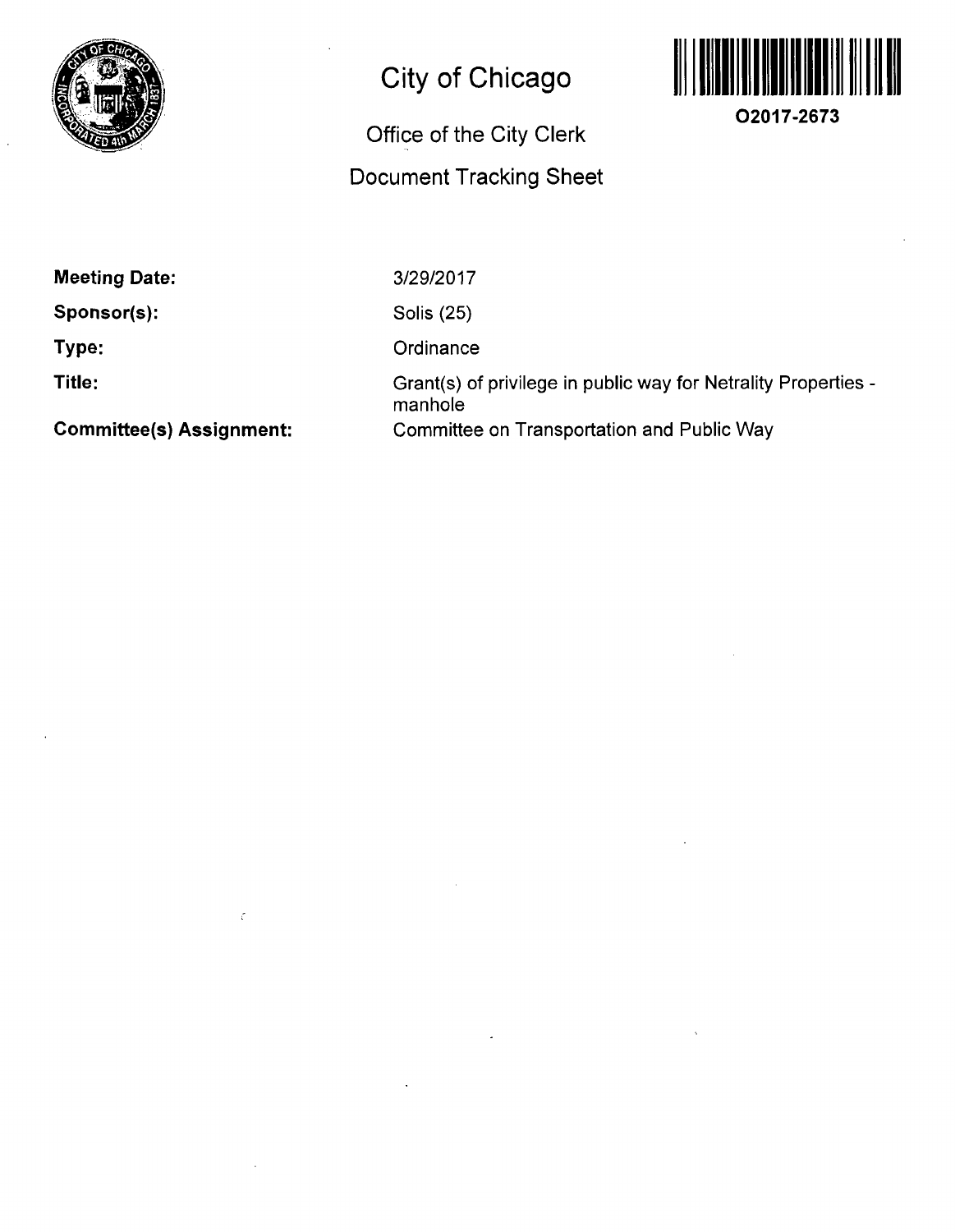Be It Ordained by the City Council of the City of Chicago:

SECTION 1. Permission and authority are hereby given and granted to NETRALITY PROPERTIES, upon the terms and subject to the conditions of this ordinance to construct, install, maintain and use one (1) Manhole(s) under the public right-of-way adjacent to its premises known as 717 S. Wells St..

Said Manhole(s) at S. Wells Street measure(s):

One (1) at three (3) feet in length, and three (3) feet in width for a total of nine (9) square feet. Said manhole shall be approximately three (3)

The location of said privilege shall be as shown on prints kept on file with the Department of Business Affairs and Consumer Protection and the Office of the City Clerk.

Said privilege shall be constructed in accordance with plans and specifications approved by the Department of Transportation (Office of Underground Coordination) and Department of Water Management.

This grant of privilege in the public way shall be subject to the provisions of Section 10-28-015 and all other required provisions of the Municipal Code of Chicago.

The grantee shall pay to the City of Chicago as compensation for the privilege #1125990 herein granted the sum of four hundred (\$400.00) per annum in advance.

A 25% penalty will be added for payments received after due date.

The permit holder agrees to hold the City of Chicago harmless for any damage, relocation or replacement costs associated with damage, relocation or removal of private property caused by the City performing work in the public way.

Authority herein given and granted for a period of five (5) years from and after Date of Passage.

Alderman

Daniel S. Solis 25th Ward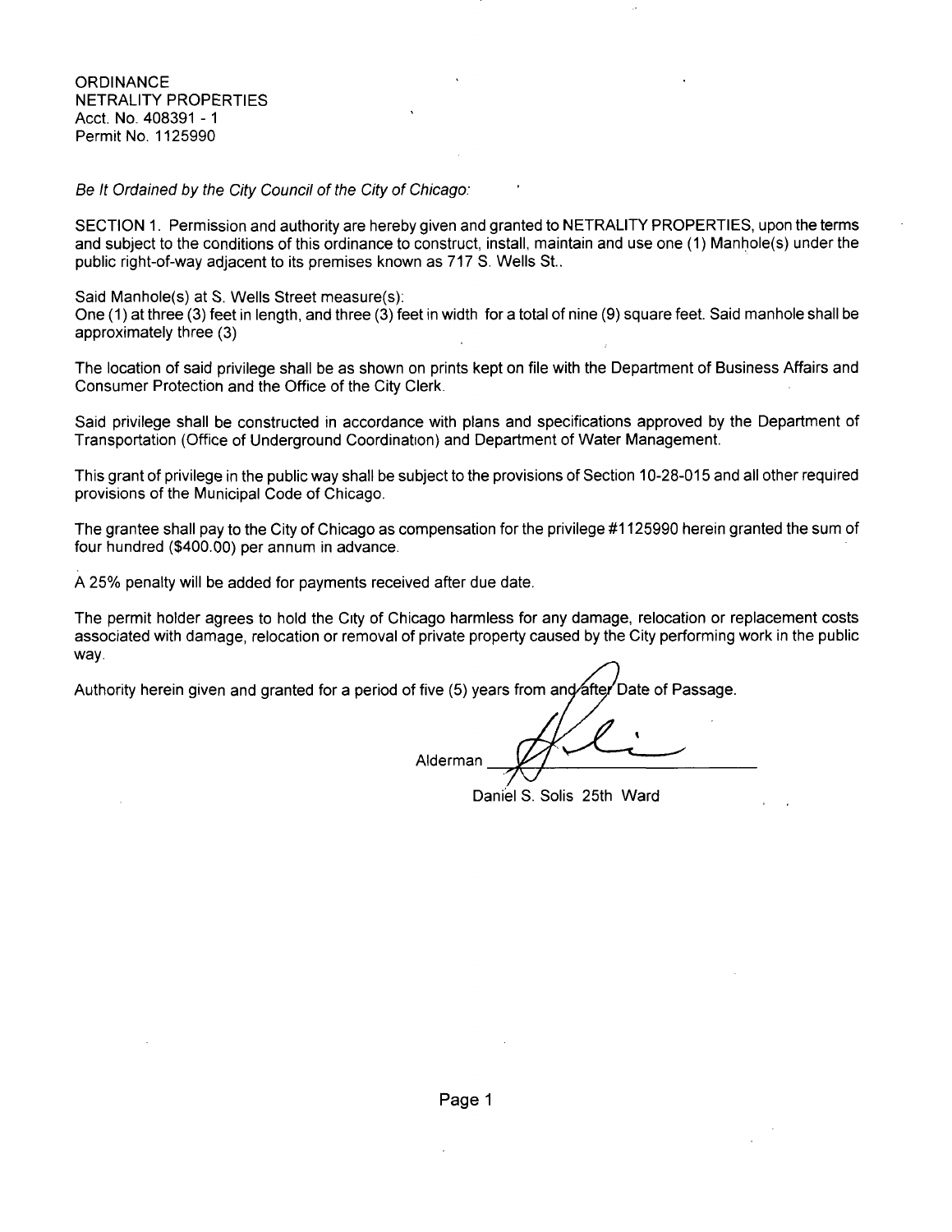

 $\mathfrak{h}$ 

 $\Delta$ 

 $\bar{V}$